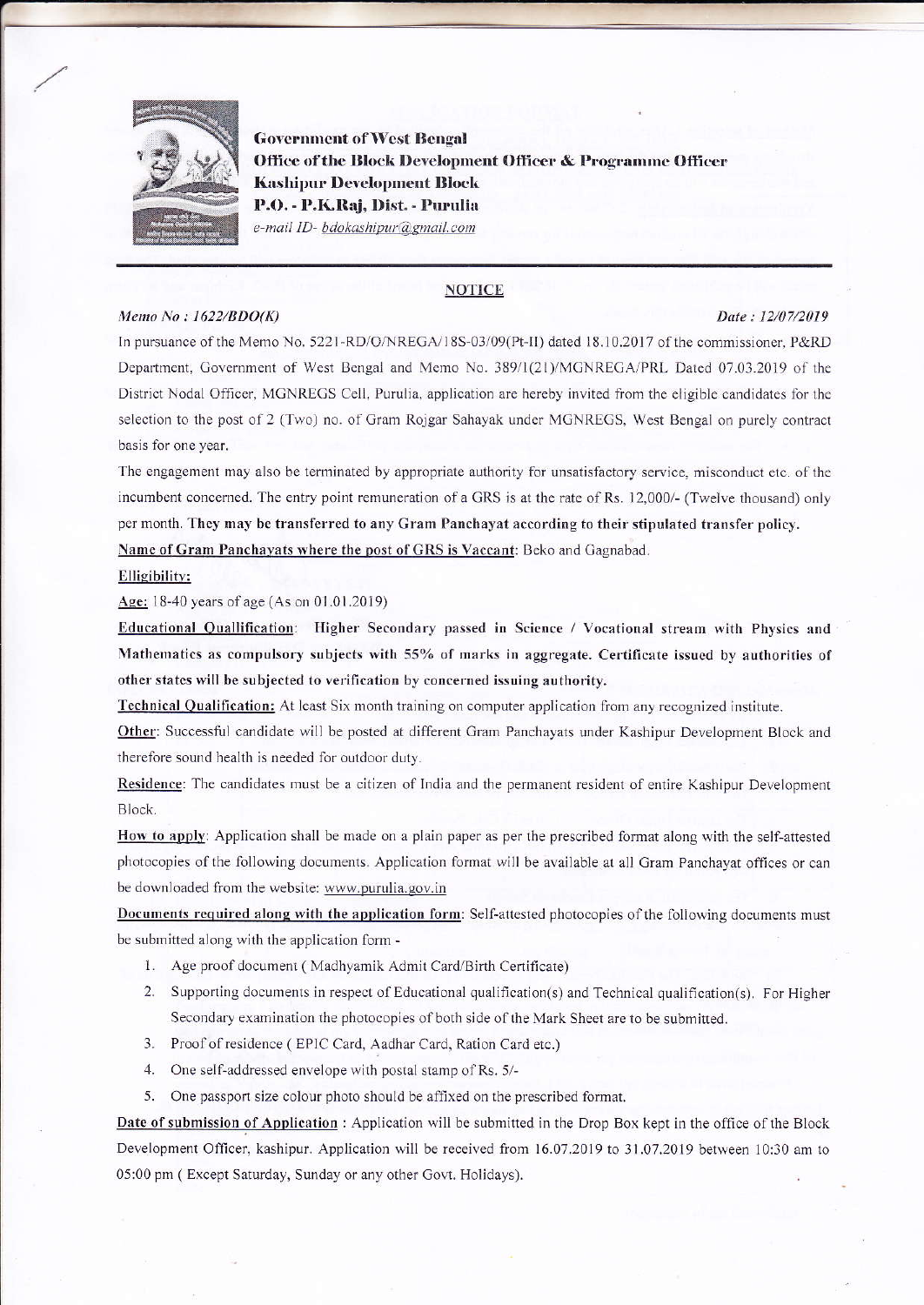Method of selection: After scrutinise all the documents submitted by the candidates a short list will be prepared strictly on merit indicating the rank. If more than one candidate secures same aggregate, marks obtained in Physics and Mathematics will be computed and the candidate securing higher marks in this category will be considered.

Verification of testimonials: 2 (Two) no. of shortlisted candidates will be called to appear in the Kashipur BDO office along with all original testimonials for scrutiny tentatively on 14.08.2019 at 11:00 am. If any candidate fails to appear on the said date and time along with proper documents then his/her candidature will be cancelled. The final result will be published tentatively on 25.08.2019 on the notice board of the office of BDO, Kashipur and all Gram Panchayat offices under this Block.

- On the basis of the result of verification such list will be published which will contain the names of candidates arranged in terms of preference.
- Offer letter will be issued to the enlisted candidates as per available vacancy and subject to fulfilment of other conditions as per extant Govt. rules and orders.
- The authority reserves every right to arrange for a computer proficiency test and verification of antecedent of candidates before issuance of offer letter.
- The authority reserves every right to change/ modify/ rectify any or entire of the schedule/ criteria or  $\bullet$ cancel this notice anytime hereafter upon concurrence from higher authority.

# **Block Development Officer & Block Programme Officer Kashipur Development Block**

#### Memo No: 1622/1(21)/BDO(K)

Date: 12/07/2019

Copy forwarded, for kind information and necessary action, to:

- 1. The District Magistrate & District Programme Co-Ordinator, Purulia
- The Addl. District Magistrate & Addl. District Programme Co-Ordinator, Purulia  $2.$
- The Sub-Divisional Officer, Raghunathpur Sub-Division  $3.$
- 4. The District Nodal Officer, MGNREGA Cell, Purulia
- The District Information Officer, NIC, Purulia, with a request to upload the notice in the district official 5. web portal for wide publication.
- The Sabhapati, Kashipur Panchayat Samiti 6.
- $7 19.$ The Pradhan GP (All), under this block with a request for wide publication and displaying at Notice Board.

20. The Editor, The Purulia Darpan, with a request to print this content as adevertisement on coming date of the next issue.

21. Office Notice Board.

**Block Development Officer & Block Programme Officer Kashipur Development Block**